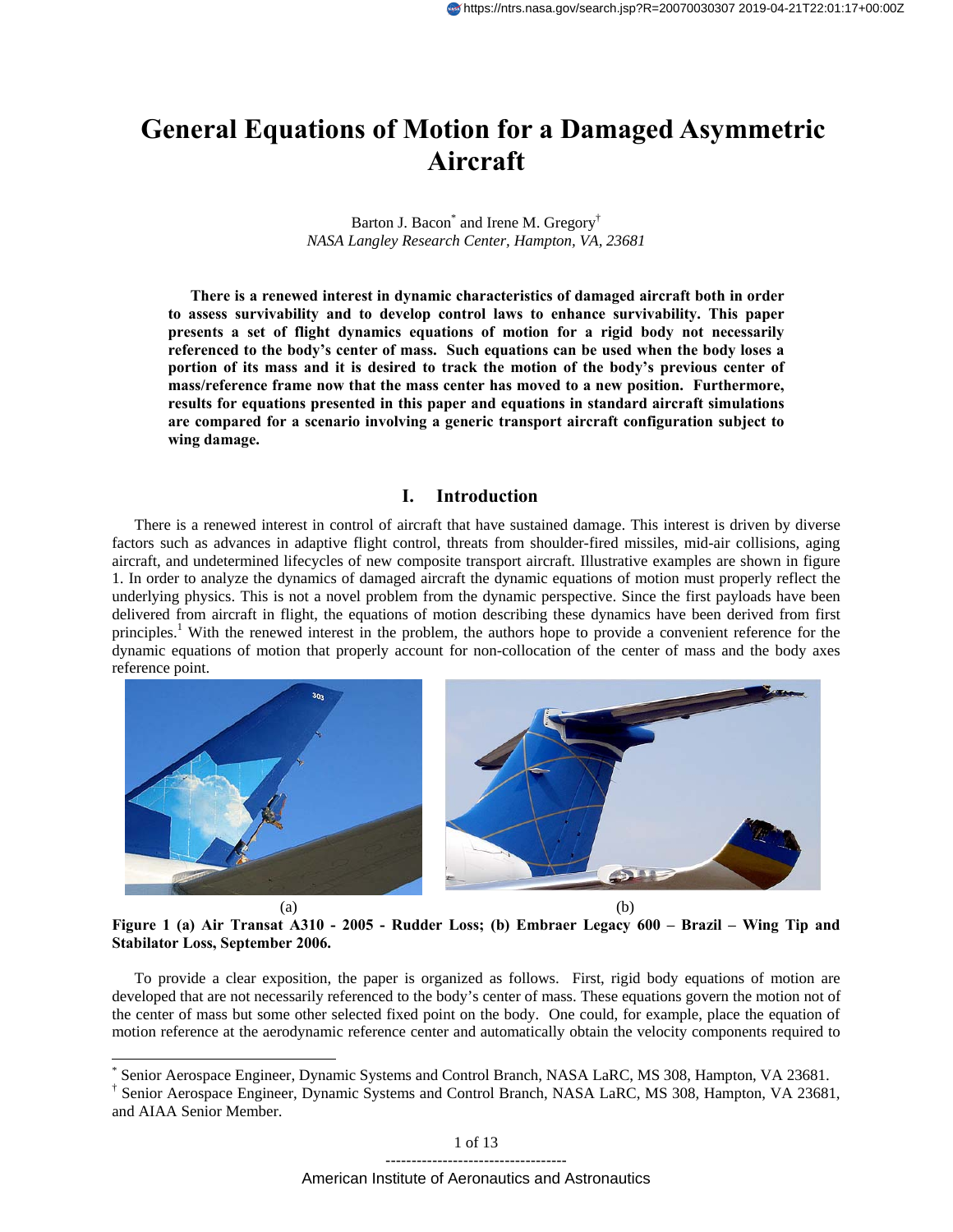define angle of attack and sideslip angle, independent variables for the aerodynamic forces and moments. The proposed equations of motion are then applied to the problem of modeling large instantaneous shifts in center of mass of a rotating body that suddenly loses a portion of its mass. Benefits in simulation implementation are discussed. As an example, open loop dynamic responses of a generic transport aircraft with wing damage are compared for typical equations of motion used in the aircraft simulation and the equations presented here.

## **II. Rigid Body Equations of Motion Referenced to an Arbitrary Fixed Point on the Body**

There are several approaches that can be used to develop the general equations of motion. The one selected here starts with Newton's laws applied to a collection of particles defining the rigid body (any number of dynamics or physics books can serve as references, e.g. reference 2). In this paper, the rigid body equations of motion over a flat non-rotating earth are developed that are not necessarily referenced to the body's center of mass. Such equations will be used in the next section when the body loses a portion of its mass and it is desired to track the motion of the body's previous center of mass/reference frame now that the mass center has moved to a new position



**Figure 2. Arbitrary body referenced in inertial and body-centric frames.** 

#### **A. Translational Acceleration**

Consider the rigid body in figure 2. Let the *X-Y-Z* reference frame be fixed inertially at point *O* and the *x-y-z* reference frame be attached to the body at any arbitrary point *A*. The body is free to move and has an instantaneous angular rate **ω** with respect to reference *X-Y-Z*. Let *mi* denote a particle of mass of the body located in the fixed inertial reference frame as

$$
\mathbf{r}_i = \mathbf{r}_A + \mathbf{\rho}_i \tag{1}
$$

where  $\mathbf{r}_A$  defines the position of point *A* with respect to *O* and  $\mathbf{p}_i$  defines the position of  $m_i$  with respect to point *A*. Furthermore, let *G* denote the center of mass located by  $\bar{\rho}$  from *A* and  $\bar{r}$  from *O*. From Varignon's Theorem<sup>2</sup>,  $\bar{\rho}$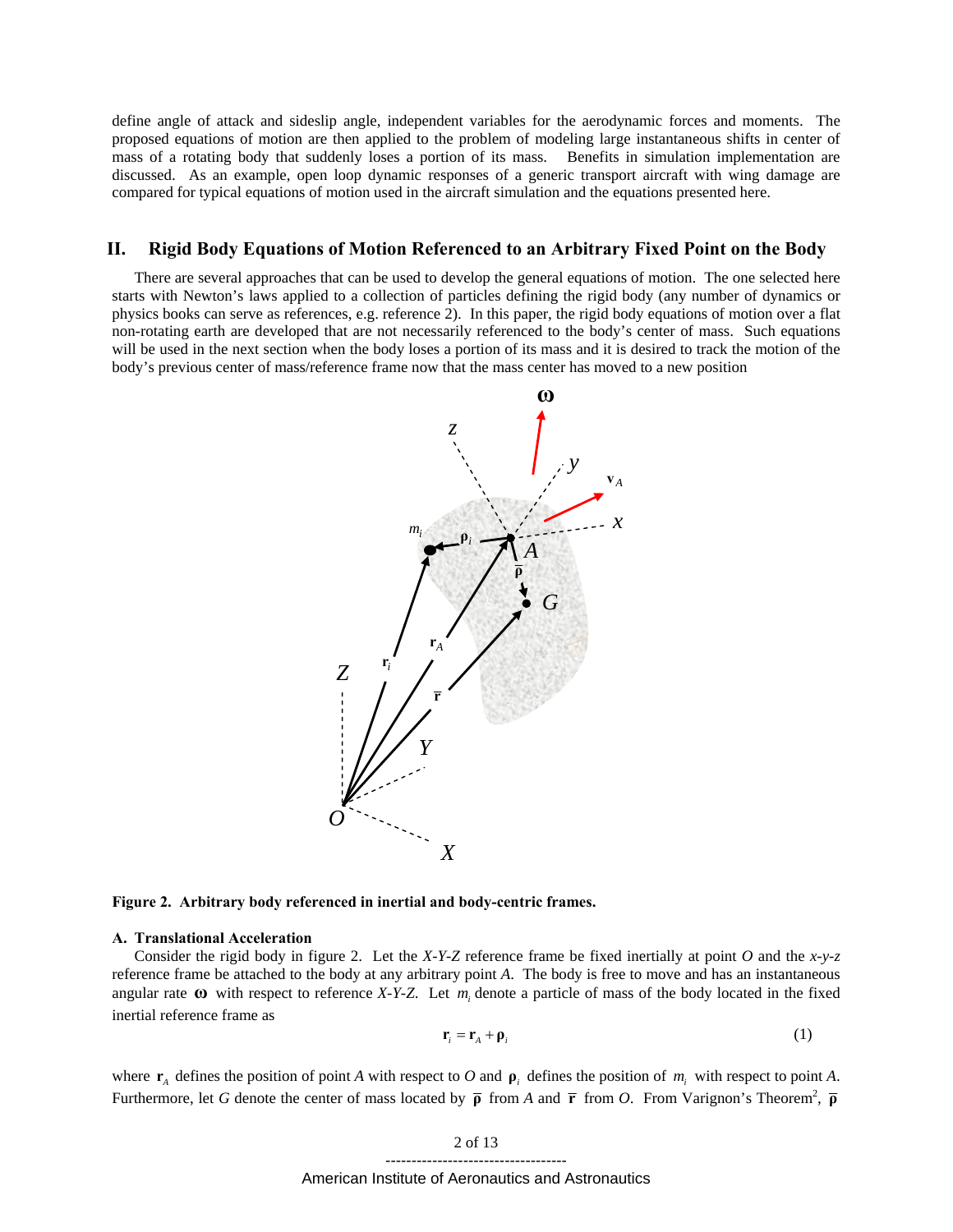and **r** satisfy  $m\bar{p} = \sum m_i \rho_i$  and  $m\bar{r} = \sum m_i r_i$ , respectively, where *m* is the total mass of the body,  $m = \sum m_i$ . From Newton's Second Law, the translational motion of the body is governed by

$$
\sum \mathbf{F} = \sum m_i \left( \ddot{\mathbf{r}}_i \right)_{XYZ} = m \left( \ddot{\mathbf{r}} \right)_{XYZ}
$$
 (2)

where  $\Sigma \mathbf{F}$  is the sum of all external forces on *m* and  $(\ddot{\mathbf{r}})_{XZ}$  is the acceleration of the center of mass observed from the fixed inertial reference frame.

To rewrite (2) in terms of components measured relative to the body-fixed *x-y-z* reference at *A*, take the derivative of (1) with respect to *X-Y-Z* following the rule

$$
\left(\frac{d\begin{bmatrix} \phantom{a}\end{bmatrix}}{dt}\right)_{XYZ} = \left(\frac{d\begin{bmatrix} \phantom{a}\end{bmatrix}}{dt}\right)_{xyz} + \omega \times \begin{bmatrix} \phantom{a}\end{bmatrix} \text{ so } (\dot{\mathbf{r}}_i)_{XYZ} = (\dot{\mathbf{r}}_A)_{XYZ} + (\dot{\mathbf{p}}_i)_{XYZ} \text{ becomes}
$$
\n
$$
(\dot{\mathbf{r}}_i)_{XYZ} = \mathbf{v}_A + \dot{\mathbf{p}}_i + \omega \times \mathbf{p}_i \tag{3}
$$

where  $\mathbf{v}_A$  is  $(\dot{\mathbf{r}}_A)_{XYZ}$  expressed in *x-y-z* coordinates. Here,  $\rho_i$  and  $\omega$  are expressed in *x-y-z* components and  $\dot{\rho}_i$  is the velocity of  $m_i$  as observed in the *x*-y-*z* frame. To promote economy of notation,  $\left(\begin{array}{c} \n\end{array}\right)_{xyz}$  will be dropped when the derivative is with respect to the *x-y-z* frame. Taking the derivative of (3) again with respect to *X-Y-Z* yields

$$
\left(\ddot{\mathbf{r}}_{i}\right)_{XYZ} = \left(\frac{d}{dt}(\mathbf{v}_{A} + \dot{\mathbf{p}}_{i} + \mathbf{\omega} \times \mathbf{p}_{i})\right)_{xyz} + \mathbf{\omega} \times (\mathbf{v}_{A} + \dot{\mathbf{p}}_{i} + \mathbf{\omega} \times \mathbf{p}_{i})
$$
\n(4)

or

$$
(\ddot{\mathbf{r}}_i)_{XYZ} = \dot{\mathbf{v}}_A + \mathbf{\omega} \times \mathbf{v}_A + \ddot{\mathbf{p}}_i + \dot{\mathbf{\omega}} \times \mathbf{p}_i + 2 \cdot (\mathbf{\omega} \times \dot{\mathbf{p}}_i) + \mathbf{\omega} \times (\mathbf{\omega} \times \mathbf{p}_i)
$$
(5)

Let  $\Sigma$ **F** be expressed in components measured relative to the body fixed axis, then

$$
\sum \mathbf{F} = \sum m_i (\dot{\mathbf{v}}_A + \mathbf{\omega} \times \mathbf{v}_A + \ddot{\mathbf{p}}_i + \dot{\mathbf{\omega}} \times \mathbf{p}_i + 2 \cdot (\mathbf{\omega} \times \dot{\mathbf{p}}_i) + \mathbf{\omega} \times (\mathbf{\omega} \times \mathbf{p}_i))
$$
(6)

$$
\sum \mathbf{F} = m(\dot{\mathbf{v}}_A + \mathbf{\omega} \times \mathbf{v}_A) + \sum m_i \ddot{\mathbf{p}}_i + 2 \cdot (\mathbf{\omega} \times \sum m_i \dot{\mathbf{p}}_i) + \dot{\mathbf{\omega}} \times \sum m_i \mathbf{p}_i + \mathbf{\omega} \times (\mathbf{\omega} \times \sum m_i \mathbf{p}_i)
$$
(7)

$$
\sum \mathbf{F} = m(\dot{\mathbf{v}}_A + \mathbf{\omega} \times \mathbf{v}_A) + m\ddot{\overline{\mathbf{p}}} + 2 \cdot (\mathbf{\omega} \times m\dot{\overline{\mathbf{p}}}) + \mathbf{\omega} \times m\overline{\mathbf{p}} + \mathbf{\omega} \times (\mathbf{\omega} \times m\overline{\mathbf{p}}).
$$
 (8)

Since the body is rigid  $\ddot{\vec{p}} = \dot{\vec{p}} = 0$ ,

$$
\sum \mathbf{F} = m(\dot{\mathbf{v}}_A + \mathbf{\omega} \times \mathbf{v}_A) + \dot{\mathbf{\omega}} \times m\overline{\mathbf{\rho}} + \mathbf{\omega} \times (\mathbf{\omega} \times m\overline{\mathbf{\rho}}).
$$
 (9)

To formulate aircraft equations of motion for a non-center of mass reference, define the angular velocity, position of the center of mass, and the velocity at *A* in the body fixed axis x-y-z as

$$
\mathbf{\omega} = P\mathbf{i} + Q\mathbf{j} + R\mathbf{k}
$$
  

$$
\overline{\mathbf{p}} = \Delta x\mathbf{i} + \Delta y\mathbf{j} + \Delta z\mathbf{k}
$$
  

$$
\mathbf{v}_A = U_A\mathbf{i} + V_A\mathbf{j} + W_A\mathbf{k}
$$

respectively. Here, the velocity components are subscripted with *A* to distinguish them from the usual velocity components considered at the center of mass. Of course these components are the velocity of the center of mass when *A* is the center of mass,  $\bar{\rho} = 0$ . Separating the force of gravity

-----------------------------------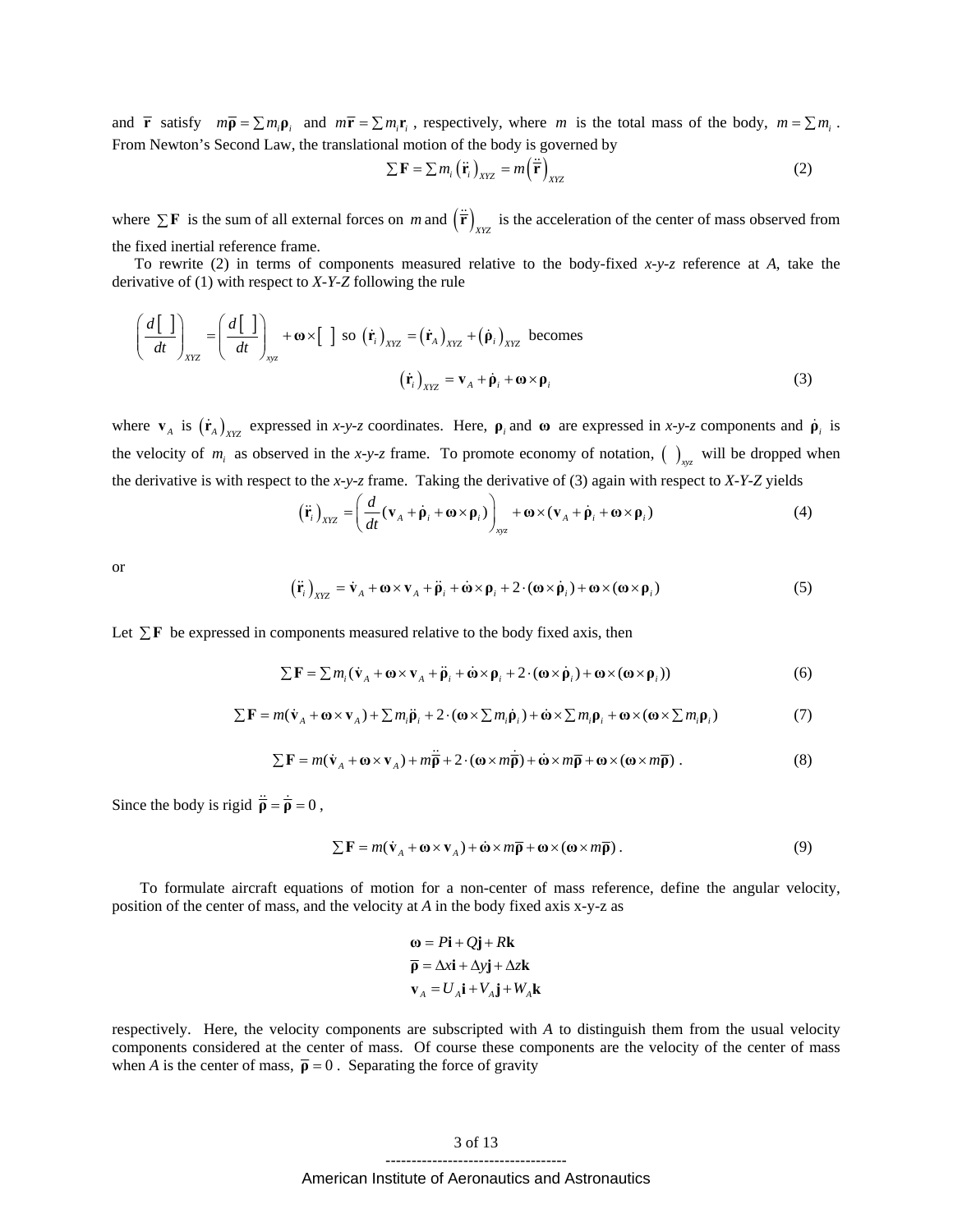$W = -mg \sin \Theta i + mg \cos \Theta \sin \Phi i + mg \cos \Theta \cos \Phi k$ 

from the other external forces, the force driven aircraft equations of motion referenced to an arbitrary body fixed point *A* are

$$
\sum \mathbf{F}_x = m(\dot{U}_A + QW_A - RV_A - (Q^2 + R^2)\Delta x + (QP - \dot{R})\Delta y + (RP + \dot{Q})\Delta z + g\sin\Theta)
$$
(10)

$$
\sum \mathbf{F}_Y = m(\dot{V}_A + RU_A - PW_A + (PQ + \dot{R})\Delta x
$$
  
 
$$
-(P^2 + R^2)\Delta y + (QR - \dot{P})\Delta z - g\cos\Theta\sin\Phi)
$$
 (11)

$$
\sum \mathbf{F}_z = m(\dot{W}_A + PV_A - QU_A + (PR - \dot{Q})\Delta x + (QR + \dot{P})\Delta y - (P^2 + Q^2)\Delta z - g\cos\Theta\cos\Phi).
$$
 (12)

Here, Φ and Θ are the standard roll and pitch Euler angles from the standard aircraft yaw-pitch-roll Euler rotation sequence defining the bodies orientation to the fixed inertial reference frame.<sup>3</sup> The angular acceleration terms in (10-12) and additional angular rate terms are due to the center of mass offset from the body fixed frame. Solution of the coupled translational and angular accelerations will be discussed after the equations governing the angular rates are formulated for the offset body fixed axes.

#### **B. Angular Acceleration**

Consider again the rigid body described in figure 2 where the *X-Y-Z* reference frame is fixed inertially at point *O* and *x-y-z* reference is attached to body at any arbitrary point *A*. The body is free to move and has an instantaneous angular velocity,  $\omega$ , observed from the *X-Y-Z* reference frame. Again, let  $m_i$  denote a particle of mass of the body located from the fixed frame as

$$
\mathbf{r}_i = \mathbf{r}_A + \mathbf{\rho}_i \tag{1}
$$

where  $\mathbf{r}_A$  defines the position of point *A* with respect to *O* and  $\mathbf{p}_i$  defines the position of  $m_i$  with respect to point *A*. In this section, the momentum principle, relating the rate change of angular momentum to the external moments, is formulated for the moment of linear momenta taken about *A.*

The absolute angular moment about *A* is defined as

$$
\mathbf{H}_{A} = \sum (\mathbf{p}_{i} \times m_{i} \mathbf{v}_{i})
$$
 (13)

where  $\mathbf{v}_i = (\dot{\mathbf{r}}_i)_{XYZ}$  is the velocity of  $m_i$  observed from the *X-Y-Z* reference frame. The derivative of  $\mathbf{H}_A$  observed from the *X-Y-Z* reference frame is

$$
\left(\dot{\mathbf{H}}_{A}\right)_{XYZ} = \sum \left(\left(\dot{\boldsymbol{\rho}}_{i}\right)_{XYZ} \times m_{i} \mathbf{v}_{i}\right) + \sum \left(\mathbf{p}_{i} \times m_{i} \left(\dot{\mathbf{v}}_{i}\right)_{XYZ}\right)
$$
\n(14)

where  $(\dot{\mathbf{p}}_i)_{\text{XYZ}}$  and  $(\dot{\mathbf{v}}_i)_{\text{XYZ}}$  are derivatives observed from the *X-Y-Z* reference. From figure 2,  $(\dot{\mathbf{p}}_i)_{\text{XYZ}} = (\dot{\mathbf{r}}_i - \dot{\mathbf{r}}_A)_{\text{XYZ}}$ and  $(\dot{v}_i)_{XYZ} = (\ddot{r}_i)_{XYZ}$ . Since  $(\dot{r}_i)_{XYZ} \times v_i = 0$  and the sum of external moments about *A* is defined as  $\sum \mathbf{M}_A = \sum (\mathbf{p}_i \times m_i (\mathbf{\ddot{r}}_i)_{XYZ})$ ,<sup>2</sup> (14) can be rewritten as

$$
\sum \mathbf{M}_{A} = \left(\dot{\mathbf{H}}_{A}\right)_{XYZ} + \left(\dot{\mathbf{r}}_{A}\right)_{XYZ} \times \sum m_{i} \mathbf{v}_{i} .
$$
\n(15)

-----------------------------------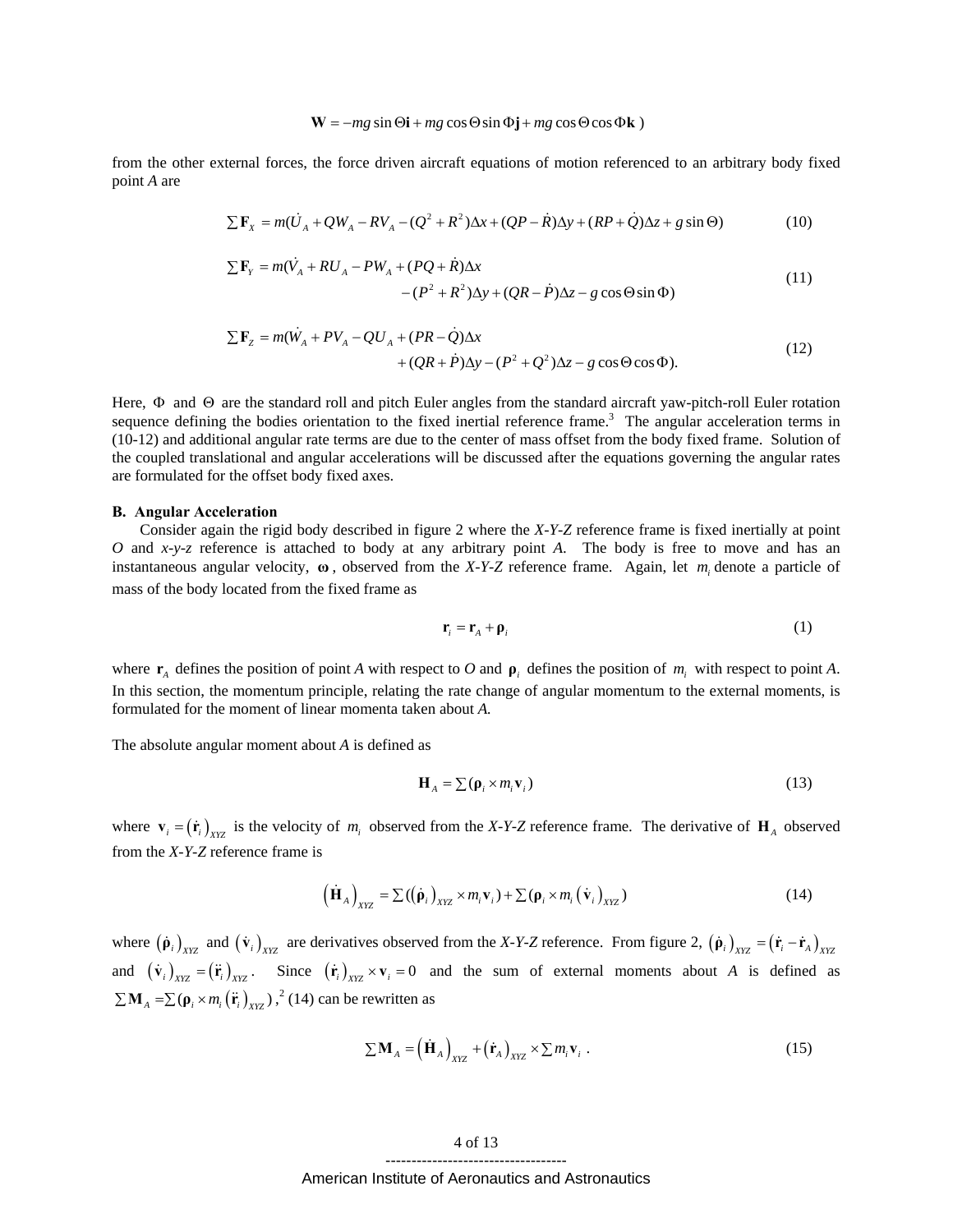The velocity of the center of mass with respect to frame *X-Y-Z*,  $\overline{\mathbf{v}}$ , satisfies  $m\overline{\mathbf{v}} = \sum m_i \mathbf{v}_i$ . Noting  $\overline{\mathbf{v}} = \mathbf{v}_A + (\dot{\overline{\mathbf{p}}})_{XYZ}$ where both  $\mathbf{v}_A$  (= $(\dot{\mathbf{r}}_A)_{XYZ}$ ) and  $(\dot{\mathbf{p}})_{XYZ}$  are observed from *X-Y-Z*, the desired momentum principle equation is

$$
\sum \mathbf{M}_{A} = \left(\dot{\mathbf{H}}_{A}\right)_{XYZ} + \mathbf{v}_{A} \times m\left(\dot{\overline{\mathbf{p}}}\right)_{XYZ}.
$$
 (16)

If *A* is the center of mass,  $\overline{\bf v}$  equals  ${\bf v}_A$  and (15) assumes the usual form,  $\sum {\bf M}_A = (\dot{\bf H}_A)_{XYZ}$ . In order to express (16) in components measured in the body fixed frame *x-y-z* at *A*, first express (13) as

$$
\mathbf{H}_{A} = \sum (\mathbf{p}_{i} \times m_{i} (\mathbf{v}_{A} + \dot{\mathbf{p}}_{i} + \mathbf{\omega} \times \mathbf{p}_{i}))
$$

where  $\dot{\mathbf{p}}_i$  is the velocity of  $m_i$  observed in frame *x*-*y*-*z*. Vectors  $\dot{\mathbf{p}}_i$ ,  $\mathbf{p}_i$ ,  $\mathbf{o}$ , and  $\mathbf{v}_A$  are all expressed in components measured in the body fixed *x*-*y*-*z* frame. Since the body is rigid,  $\dot{\rho}_i = 0$  so

$$
\mathbf{H}_{A} = \sum m_{i} \mathbf{p}_{i} \times \mathbf{v}_{A} + \sum \mathbf{p}_{i} \times m_{i} (\mathbf{\omega} \times \mathbf{p}_{i}) \text{ or}
$$

$$
\mathbf{H}_{A} = m \overline{\mathbf{p}} \times \mathbf{v}_{A} + \mathbf{I} \mathbf{\omega}
$$
(17)

where **I** is the mass moment of inertia matrix of the rigid body. **I** is defined relative to the body fixed *x-y-z* at *A* and hence, is invariant with time,  $\dot{\mathbf{I}} = 0$ . Io is a vector in the *x-y-z* frame arising from the integration version of  $\sum \rho_i \times m_i(\omega \times \rho_i)$ ,  $\int \rho \times (\omega \times \rho) dm$  and will be given below. Since H<sub>*A*</sub> and  $\bar{\rho}$  are now expressed in components measured relative to frame *x-y-z*, the needed absolute derivatives measured from *X-Y-Z* in (16) are obtained from

$$
\left(\dot{\mathbf{H}}_{A}\right)_{XYZ} = \left(\dot{\mathbf{H}}_{A}\right)_{xyz} + \boldsymbol{\omega} \times \mathbf{H}_{A}
$$
\n(18)

and

$$
\left(\dot{\overline{\mathbf{p}}}\right)_{XYZ} = \left(\dot{\overline{\mathbf{p}}}\right)_{xyz} + \boldsymbol{\omega} \times \overline{\boldsymbol{\rho}}\,. \tag{19}
$$

Substituting (17) into (18) yields

$$
\left(\dot{\mathbf{H}}_{A}\right)_{XYZ} = \left(\frac{d}{dt}\left(m\overline{\mathbf{p}} \times \mathbf{v}_{A} + \mathbf{I}\boldsymbol{\omega}\right)\right)_{xyz} + \boldsymbol{\omega} \times (m\overline{\mathbf{p}} \times \mathbf{v}_{A} + \mathbf{I}\boldsymbol{\omega})
$$
\n
$$
\left(\dot{\mathbf{H}}_{A}\right)_{XYZ} = m\dot{\overline{\mathbf{p}}} \times \mathbf{v}_{A} + m\overline{\mathbf{p}} \times \dot{\mathbf{v}}_{A} + \mathbf{I}\dot{\boldsymbol{\omega}} + \boldsymbol{\omega} \times (m\overline{\mathbf{p}} \times \mathbf{v}_{A}) + \boldsymbol{\omega} \times \mathbf{I}\boldsymbol{\omega}
$$
\n
$$
\left(\dot{\mathbf{H}}_{A}\right)_{XYZ} = \mathbf{I}\dot{\boldsymbol{\omega}} + \boldsymbol{\omega} \times \mathbf{I}\boldsymbol{\omega} + m\overline{\mathbf{p}} \times \dot{\mathbf{v}}_{A} + \boldsymbol{\omega} \times (m\overline{\mathbf{p}} \times \mathbf{v}_{A}).
$$
\n(20)

As before, derivatives with no noted referenced axes are assumed to be with respect to the body fixed *x-y-z* frame, i.e.  $\left(\right)_{xy}$ . With regard to (19), the body is rigid, thus, the center of mass does not move relative to A. So  $\dot{\overline{\rho}} = 0$  and  $(\dot{\overline{\rho}})_{XYZ} = \omega \times \overline{\rho}$ . Substituting this result and (20) into (16) yields

$$
\sum \mathbf{M}_{A} = \mathbf{I}\dot{\mathbf{\omega}} + \mathbf{\omega} \times \mathbf{I}\mathbf{\omega} + m\overline{\mathbf{\rho}} \times \dot{\mathbf{v}}_{A} + m\mathbf{\omega} \times (\overline{\mathbf{\rho}} \times \mathbf{v}_{A}) + m\mathbf{v}_{A} \times (\mathbf{\omega} \times \overline{\mathbf{\rho}}).
$$
 (21)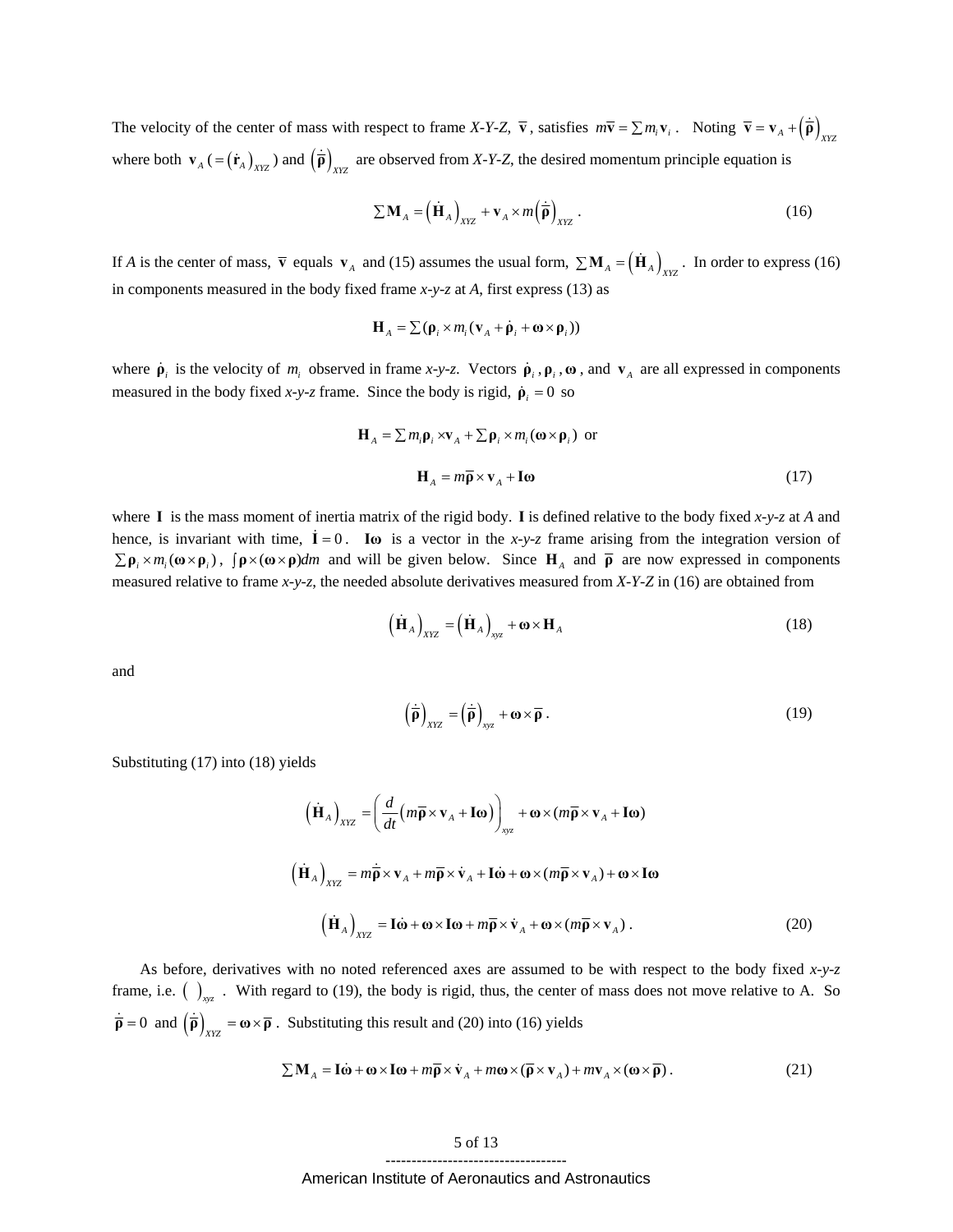Redefining  $\Sigma M_A$  to not include the moment at *A* due to the gravity force acting through the center of mass yields

$$
\sum \mathbf{M}_{A} = \mathbf{I}\dot{\mathbf{\omega}} + \mathbf{\omega} \times \mathbf{I}\mathbf{\omega} + m\overline{\mathbf{\rho}} \times \dot{\mathbf{v}}_{A} + m\mathbf{\omega} \times (\overline{\mathbf{\rho}} \times \mathbf{v}_{A}) + m\mathbf{v}_{A} \times (\mathbf{\omega} \times \overline{\mathbf{\rho}}) - \overline{\mathbf{\rho}} \times \mathbf{W},
$$
 (22)

the desired moment equations of motion referenced to the arbitrary body fixed point *A*.

For the moment driven aircraft equations of motion, note **Iω** is shorthand for

$$
I\omega = (I_{xx}P - I_{xy}Q - I_{xz}R)i + (-I_{xy}P + I_{yy}Q - I_{yz}R)j + (-I_{xz}P - I_{yz}Q + I_{zx}R)k
$$
 (23)

*with no assumptions of symmetry about the x-z plane (i.e.,*  $I_{yz} \neq 0, I_{xy} \neq 0$ ). So (22) expands to

$$
\sum \mathbf{M}_{A_x} = I_{xx} \dot{P} - I_{xy} \dot{Q} - I_{xz} \dot{R} + I_{xy} PR - I_{xz} PQ + (I_{zz} - I_{yy})QR + (R^2 - Q^2)I_{yz}
$$
  
+
$$
m((PV_A - QU_A + \dot{W}_A - g \cos \Theta \cos \Phi) \Delta y + (PW_A - RU_A - \dot{V}_A + g \cos \Theta \sin \Phi) \Delta z)
$$
(24)  

$$
\sum \mathbf{M}_{A_y} = -I_{xy} \dot{P} + I_{yy} \dot{Q} - I_{yz} \dot{R} + I_{yz} PQ - I_{xy} QR + (I_{xx} - I_{zz}) PR + (P^2 - R^2)I_{xz}
$$
  
+
$$
m((QU_A - PV_A - \dot{W}_A + g \cos \Theta \cos \Phi) \Delta x + (QW_A - RV_A + \dot{U}_A + g \sin \Theta) \Delta z)
$$
(25)  

$$
\sum \mathbf{M}_{A_z} = -I_{xz} \dot{P} - I_{yz} \dot{Q} + I_{zz} \dot{R} + I_{xz} QR - I_{yz} PR + (I_{yy} - I_{xx}) PQ + (Q^2 - P^2)I_{xy}
$$

$$
+m((RUA - PWA + VA - g\cos\Theta\sin\Phi)\Delta x + (RVA - QWA - UA - g\sin\Theta)\Delta y)
$$
(26)

As with the force equations, the moment equations contain coupling of both angular and translational accelerations due to the center of mass offset.

### **III. Modeling Large Instantaneous Center of Mass Shift**

In the previous section, equations of motion were developed referenced to a point fixed on a rigid body, not necessarily the center of mass, with the center of mass fixed relative to this point. The problem of interest, however, is not one where the center of mass is fixed but one where at some point in time the center of mass instantaneously shifts to another location on the body. Consider a rigid body that at some time a piece of the body breaks away and motion of the remaining piece is of interest. Without loss of generality, assume that reference point A, discussed above, is attached to the body of interest. Examples include a fighter aircraft releasing its stores, a free falling space capsule separating from its launch abort tower, and an aircraft losing part of its wing. Momentum exchange due to mid-air collisions resulting in wing loss is not modeled here but can be included in the form of transient forces and moments.

In this section, we contrast a more traditional center of mass (CM)-centric approach with one utilizing the equations developed above. The simulation modified for this study was of a subscale generic transport model that ran with fixed-time step, Δ*T* , Euler integration. Here, assume the center of mass shift occurs at some multiple of the time step, e.g.  $t = k\Delta T$ .

#### **C. A. CM-Centric Approach**

The problem considered should not be confused with describing the motion of a rigid body with incremental changes in center of mass, e.g. fuel is burned. The general practice for incremental center of mass change is at each time step transfer the moments due to external forces referenced to some body fixed point to the new center of mass. The mass is modified along with the inertia tensor written with respect to the new center of mass, generally using the parallel axis theorem on constant mass subsystems. If the center of mass change is small, at each time step, the velocity at the center of mass of the previous time step is close enough to the velocity at the new center of mass so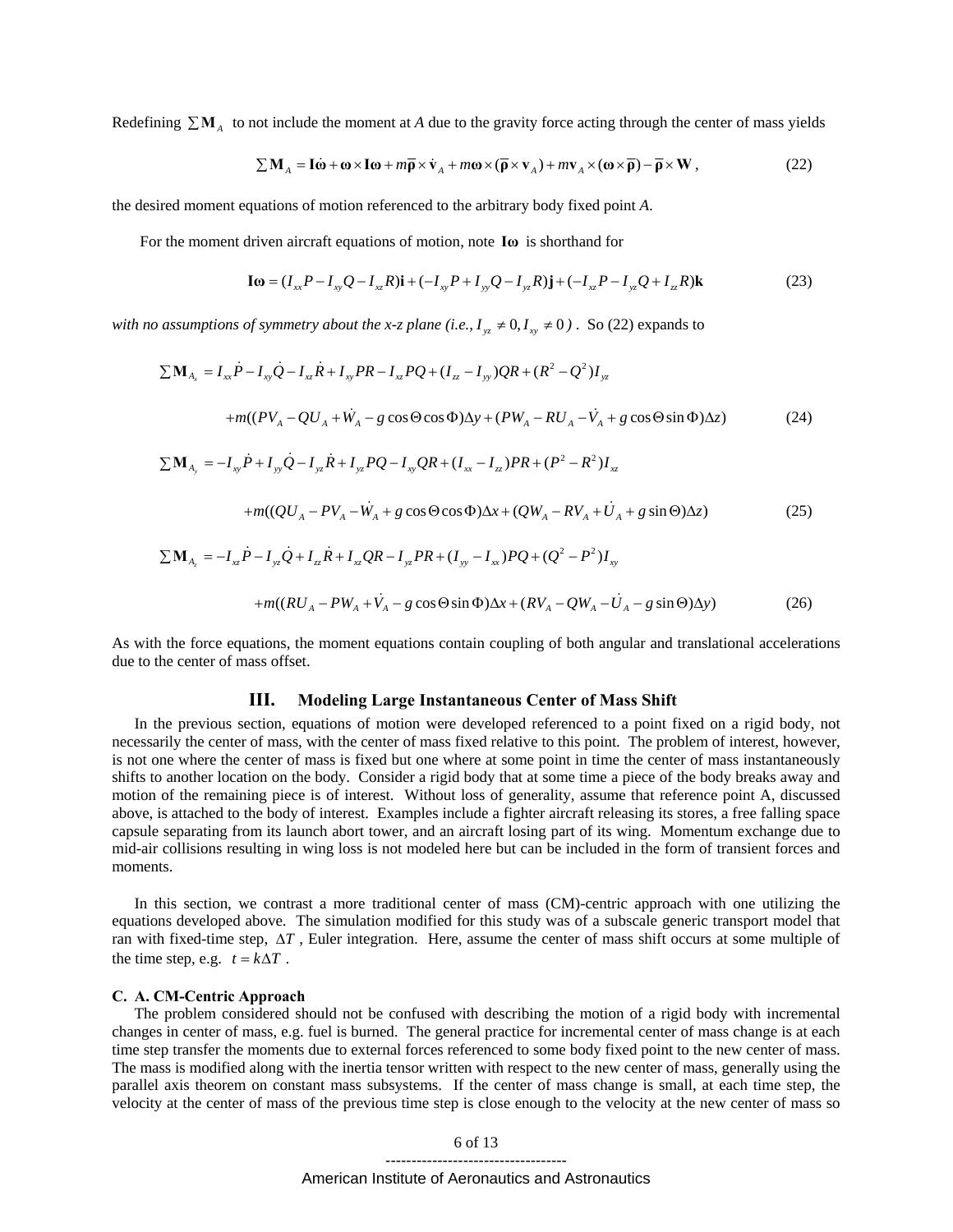the integration can run with that as the initial condition for the next integration. When the center of mass change is large, however, the velocity corresponding to the previous center of mass is appropriate as the next step initial condition for integration only when angular rate is near zero. If the body is experiencing any angular rate, as is common in aircraft maneuvering, such a strategy leads to poorly modeled transients since the initial condition does not reflect the velocity at the new center of mass.

 In the event of a large instantaneous change in center of mass, a carefully choreographed reset (initial condition change) of the integrators corresponding to  $\dot{\overline{v}}$  must occur. This reset involves 1) a trigger which detects the center of mass shift, 2) a calculation of  $\bar{v}$  and  $\dot{\bar{v}}$  of the new center of mass location based on the center of mass shift and on previous values of the state and state rates of the previous center of mass location, 3) a prediction of the current  $\bar{v}$  of the new center of mass location utilizing the results of 2), and 4) a reset of the integrator's initial condition using this  $\bar{v}$  of the new center of mass triggered by 1). The equations governing the motion of the center of mass can be obtained above by setting the center of mass offset from *A* to zero. Note, **ω** and **ω** (as well as the Euler angles and rates) correspond to the rigid body, not specific to any fixed point on the body. As a result, the integrators on **ω** need not be reset.

In the simulation, the state  $[\bar{v}(k\Delta T), \omega(k\Delta T)]$  and the previous value of its rate  $[\bar{v}((k-1)\Delta T),$  $\dot{\omega}((k-1)\Delta T)$  are fed back to an auxiliary subsystem for defining angle of attack, sideslip, and their rates required as independent variables in the definition of aerodynamic forces and moments. Strictly speaking, these signals are used to determine the motion of the body-fixed aerodynamic reference point (defined in the wind tunnel test) as an appropriate definition of angle of attack and sideslip. In Euler integration, the held rates are the one-sided state derivatives at  $t = k\Delta T$  approaching from left side. In this paper, both state and the previous rate will be considered current values and denoted as  $\bar{\mathbf{v}}_{cm}^k$  and  $\dot{\bar{\mathbf{v}}}_{cm}^k$ . Here subscripts *cm*0 and *cm*1 denote its previous and new center of mass locations, respectively. Let  $\vec{r}_{cm0}^{k-1}$  and  $\vec{r}_{cm1}^{k}$  define the position of the center of mass for each location, and  $\Delta \bar{r} = \bar{r}_{cm}^{k-1}$  define the change in center of mass with respect to its previous location. The center of mass location is generally determined in the mass and inertia subsystem of the simulation. The trigger detects a rise in norm of  $\Delta \overline{r}$  at  $t = k\Delta T$ . To construct the state at *cm*1 at  $t = k\Delta T$ , previous values of the state and its rate defined at *cm*0 are used as follows. First the previous state and rate at *cm*1 are constructed

$$
\overline{\mathbf{v}}_{cm}^{k-1} = \overline{\mathbf{v}}_{cm0}^{k-1} + \mathbf{\omega}^{k-1} \times \Delta \overline{\mathbf{r}}
$$
\n(27)

$$
\dot{\overline{\mathbf{v}}}_{cm}^{k-1} = \dot{\overline{\mathbf{v}}}_{cm0}^{k-1} + \dot{\mathbf{\omega}}^{k-1} \times \Delta \overline{\mathbf{r}} \ . \tag{28}
$$

An Euler prediction provides an estimate of the current state at  $cgl$  at  $t = k\Delta T$ .

$$
\overline{\mathbf{v}}_{cm}^k \cong \overline{\mathbf{v}}_{cm}^{k-1} + \dot{\overline{\mathbf{v}}}_{cm}^{k-1} \Delta T \tag{29}
$$

This estimate is used as an initial condition to reset the integrators of the translational state rates at  $t = k\Delta T$ . The non-CM approach using the equations of the previous section avoids this reset problem entirely because reference point *A* is stationary on the body.

#### **B. Non-CM Approach**

The non-CM approach does not imply that the location of the center of mass is not needed. The location of the center of mass with respect to  $A$ ,  $\bar{\rho}$ , is required in the equations of motion. Let the forces and moments due to gravity be subsumed back into the external force and moment,  $\Sigma \mathbf{F}$  and  $\Sigma \mathbf{M}_A$ , respectively. Equations (10-12) & (24-26) can be concisely expressed in matrix notation

$$
\begin{bmatrix} \dot{\mathbf{v}}_A \\ \dot{\mathbf{\omega}} \end{bmatrix} = \begin{bmatrix} m\mathbf{I}_3 & -\mathbf{D}_x \\ \mathbf{D}_x & \mathbf{I} \end{bmatrix}^{-1} \begin{bmatrix} \sum \mathbf{F} \\ \sum \mathbf{M}_A \end{bmatrix} - \begin{bmatrix} m\mathbf{\Omega}_x & -\mathbf{\Omega}_x \mathbf{D}_x \\ \mathbf{\Omega}_x \mathbf{D}_x & \mathbf{\Omega}_x \mathbf{I} - \mathbf{V}_x \mathbf{D}_x \end{bmatrix} \begin{bmatrix} \mathbf{v}_A \\ \mathbf{\omega} \end{bmatrix}
$$
(30)

7 of 13

-----------------------------------

American Institute of Aeronautics and Astronautics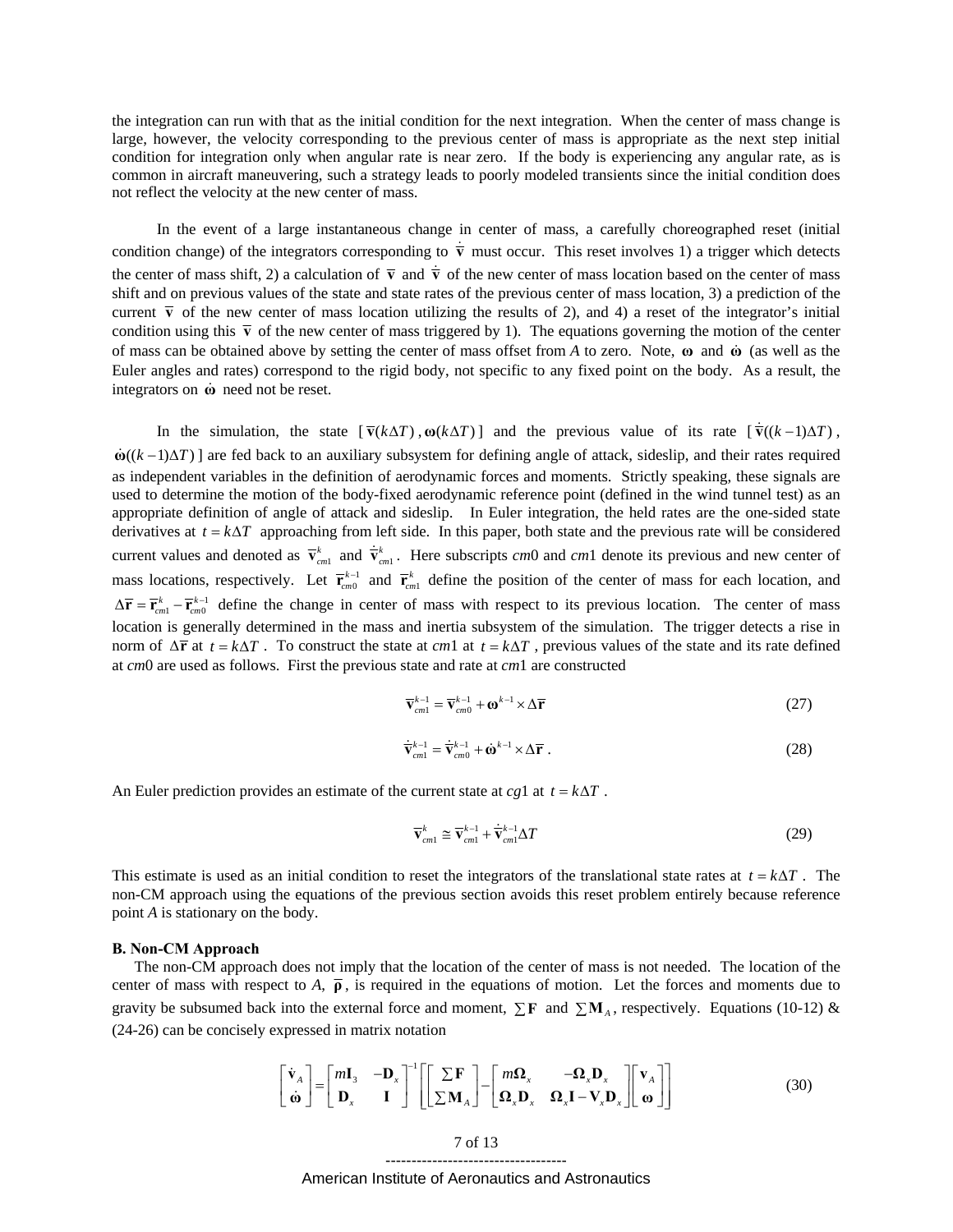where

$$
\mathbf{D}_{x} = \begin{bmatrix} 0 & -m\Delta z & m\Delta y \\ m\Delta z & 0 & -m\Delta x \\ -m\Delta y & m\Delta x & 0 \end{bmatrix}, \quad \mathbf{\Omega}_{x} = \begin{bmatrix} 0 & -R & Q \\ R & 0 & -P \\ -Q & P & 0 \end{bmatrix}
$$

$$
\mathbf{V}_{x} = \begin{bmatrix} 0 & -W_{A} & V_{A} \\ W_{A} & 0 & -U_{A} \\ -V_{A} & U_{A} & 0 \end{bmatrix}, \text{ and } \mathbf{I} = \begin{bmatrix} I_{xx} & -I_{xy} & -I_{xz} \\ -I_{xy} & I_{yy} & -I_{yz} \\ -I_{xz} & -I_{yz} & I_{zz} \end{bmatrix}.
$$
(31)

Here, the inertia matrix is expressed about fixed point reference *A*. If part of the wing of an aircraft breaks off at  $t = k\Delta T$  with mass  $m_{\text{tip}}$  and center of mass located with respect to *A* at  $\bar{\rho}_{\text{tip}}$ , i.e.  $(\Delta x_{\text{tip}}, \Delta y_{\text{rip}}, \Delta z_{\text{rip}})$ , and an inertia matrix defined about the tip's center of mass,  $I_{\text{line,ce}}$ , the damaged aircraft (*dac*)'s mass, center of mass, and inertia matrix replace the nominal as

$$
m \to m_{\text{dac}} = m - m_{\text{tip}} \tag{32}
$$

$$
\overline{\mathbf{p}} \to \overline{\mathbf{p}}_{dac} = m\overline{\mathbf{p}} - m_{tip}\overline{\mathbf{p}}_{tip}/m_{dac}
$$
 (33)

$$
I_{ij} \rightarrow I_{ij,dac} = I_{ij} - I_{ij,tip} \quad i, j = x, y, z \tag{34}
$$

$$
I_{ii,tip} = I_{ii,tip,cm} + m_{tip} (\Delta j_{tip}^2 + \Delta k_{tip}^2) \quad i, j, k = x, y, z \mid i \neq j \& i \neq k \tag{35}
$$

$$
I_{ij,tip} = I_{ij,tip,cm} + m_{tip} \Delta i_{tip} \Delta j_{tip} \qquad i, j = x, y, z \mid i \neq j \tag{36}
$$

Here, only the piece removed is subtracted from the inertia matrix. This is in contrast to the CM-centric approach which requires the inertias of both the undamaged vehicle and the missing tip to be transferred to the new center of mass and then subtracted.

 Perhaps the only disadvantage in using the non-CM equations of motion is the requirement that a 6x6 symmetric matrix be inverted to provide the state rates. Computationally this does not seem to be a burden for simulation environments such as SIMULINK. It should be pointed out, however, that the input to the subsystem defining angle of attack and sideslip, as well as other required variables are defined with respect to states and rates at the vehicle's center of mass. This does not pose a problem since these values are easily obtained with

$$
\overline{\mathbf{v}}_{cm1}^k = \overline{\mathbf{v}}_A^k + \mathbf{\omega}^k \times \Delta \overline{\mathbf{p}}_{dac}
$$
 (37)

$$
\dot{\overline{\mathbf{v}}}_{cm1}^{k} = \dot{\overline{\mathbf{v}}}_{A}^{k} + \dot{\mathbf{\omega}}^{k} \times \Delta \overline{\mathbf{p}}_{dac} .
$$
 (38)

These calculations are performed upstream from the auxiliary and aerodynamic subsystems that need them. Furthermore the auxiliary system defining angle of attack and sideslip can be greatly simplified by choosing the aerodynamic reference center as *A*, since each is defined by the velocity of the aerodynamic reference.

 Other benefits of the non-CM approach include the following. Only one moment arm needs to be monitored- that corresponding to gravitational force applied at the center of mass. Assuming the wind tunnel data has been specified at some aerodynamic reference fixed to the vehicle, the moment arm from fixed point reference *A* to the aerodynamic reference is time invariant—ideally zero with the correct selection of *A*. Since the reference *A* is body fixed during the damage event, the velocity states at *A* provide the appropriate initial state for the next integration step. No reset of the integrator is needed! There is no need for the trigger logic. There is no need for predicting the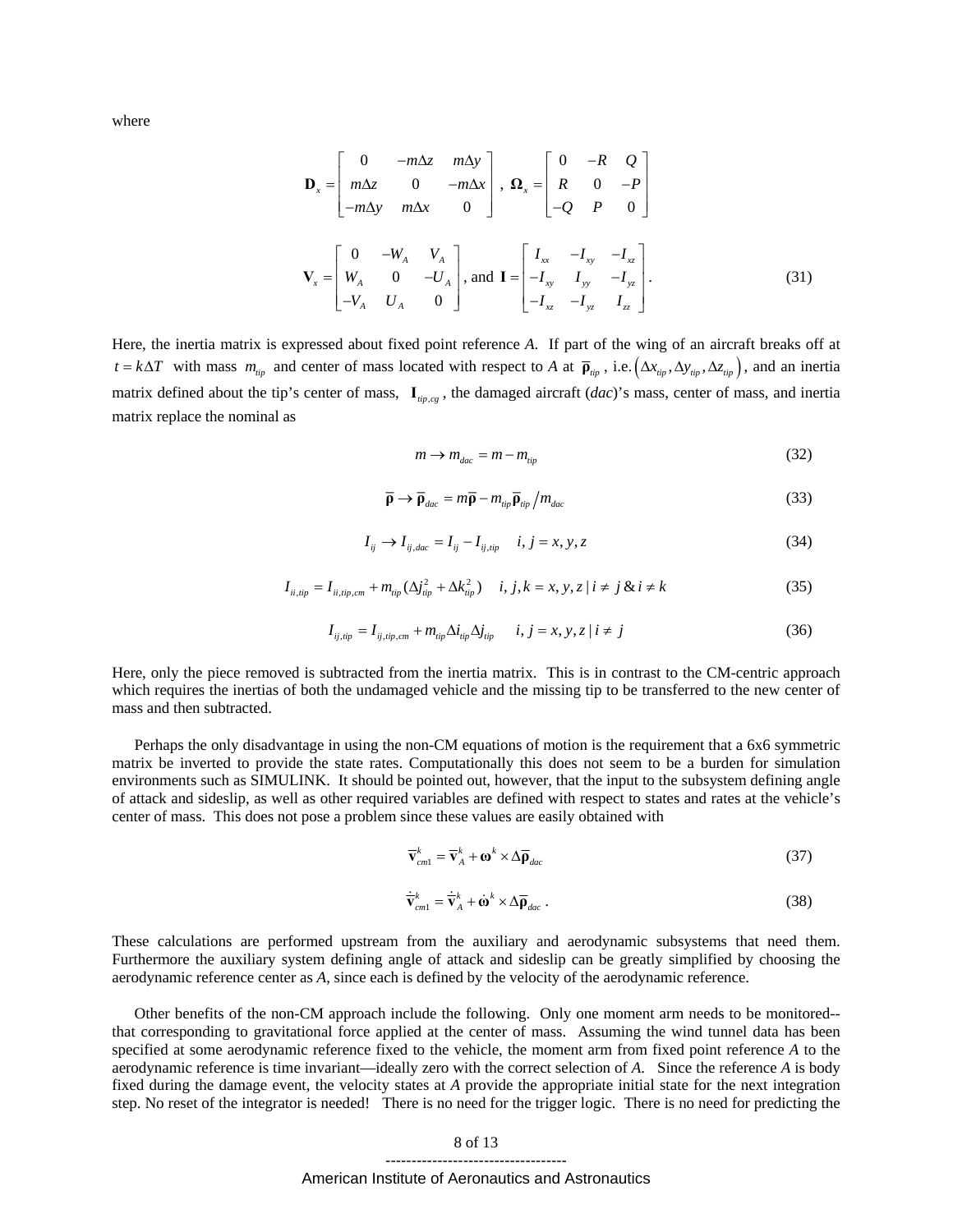current state at the new center of mass from previous states and rates corresponding to the previous center of mass to obtain the appropriate initial condition reset in a timely manner. In the next section, an example will illustrate that the non-CM approach duplicates the results of the CM-centric approach.

# **IV. Example: Dynamic Response of Generic Transport Model with Damage**

 Wind tunnel test for several cases of damage was conducted in 2006 at NASA Langley 14x22 Subsonic Tunnel. Figure 3 illustrates different damage cases tested. Both static and dynamic aerodynamic data along with aerodynamic increments for damage are incorporated into the Generic Transport Model (GTM) simulation along with corresponding changes in aircraft weight and inertia. In this example, the aircraft is trimmed at level flight. At five seconds, the aircraft responds to a 1.5 deg aileron command to roll right for 5 seconds. At ten seconds, the roll rate is zeroed for the next 5 seconds, and then at 15 seconds, wings are leveled with a 1.5 deg. aileron command to roll left for 5 seconds. Prior to completing this maneuver at 19 seconds, 24% of the left wing's semi-span breaks off with mass equal to 1.95% of the entire vehicle.

 The mass of the missing piece may not be representative of actually losing 24% of the left wing. The GTM is a 5.5% dynamically scaled version of a general full-scale transport. A CAD generated model of the missing piece incorporating ribs, stringers, spars, and skin for the full-scale aircraft was constructed. To obtain the subscale version, similitude<sup>4</sup> rules dictate that the mass and inertia of the full-scale vehicle be multiplied by  $(.055)^3$  and  $(.055)^5$ , respectively. To provide a 1.95% drop in the vehicle's mass, a factor was applied to the density of the material used in the full scale model. This factor modified both the missing piece's mass and inertias. For a vehicle with a 6.8488 ft wingspan, this center of mass shift was 0.041 inch forward to nose, 0.715 inch to the right wing, and 0.052 inch up from the nominal position—not a lot of change, but enough to show both approaches yield the same result. To clearly illustrate differences in motion of the two reference points considered, reference *A* was arbitrarily selected to be 2.0 inches behind, 4.8 inches to the right, and 4.5 inches above the nominal center of mass.

 Figure 4 shows the results for the CM-centric approach in blue and non-CM approach in red for the translational velocities coming from the integrator on the left side and the velocities at the center of mass generated by both approaches on the right side. As expected the velocities at reference *A* differ from those at the center of mass, but the center-of-mass velocities calculated from the reference *A* states (i.e. equations (37-38)) overlay the CM-centric results.

 A closer look at the instant of failure, in figure 5, reveals that the Non-CM approach exactly captures the velocity of the CM at upset without the need to reset the integrator! The angular rates and Euler angles are shown in figure 6 also reveal duplicate results.



**Figure 3. Commercial transport damage research .**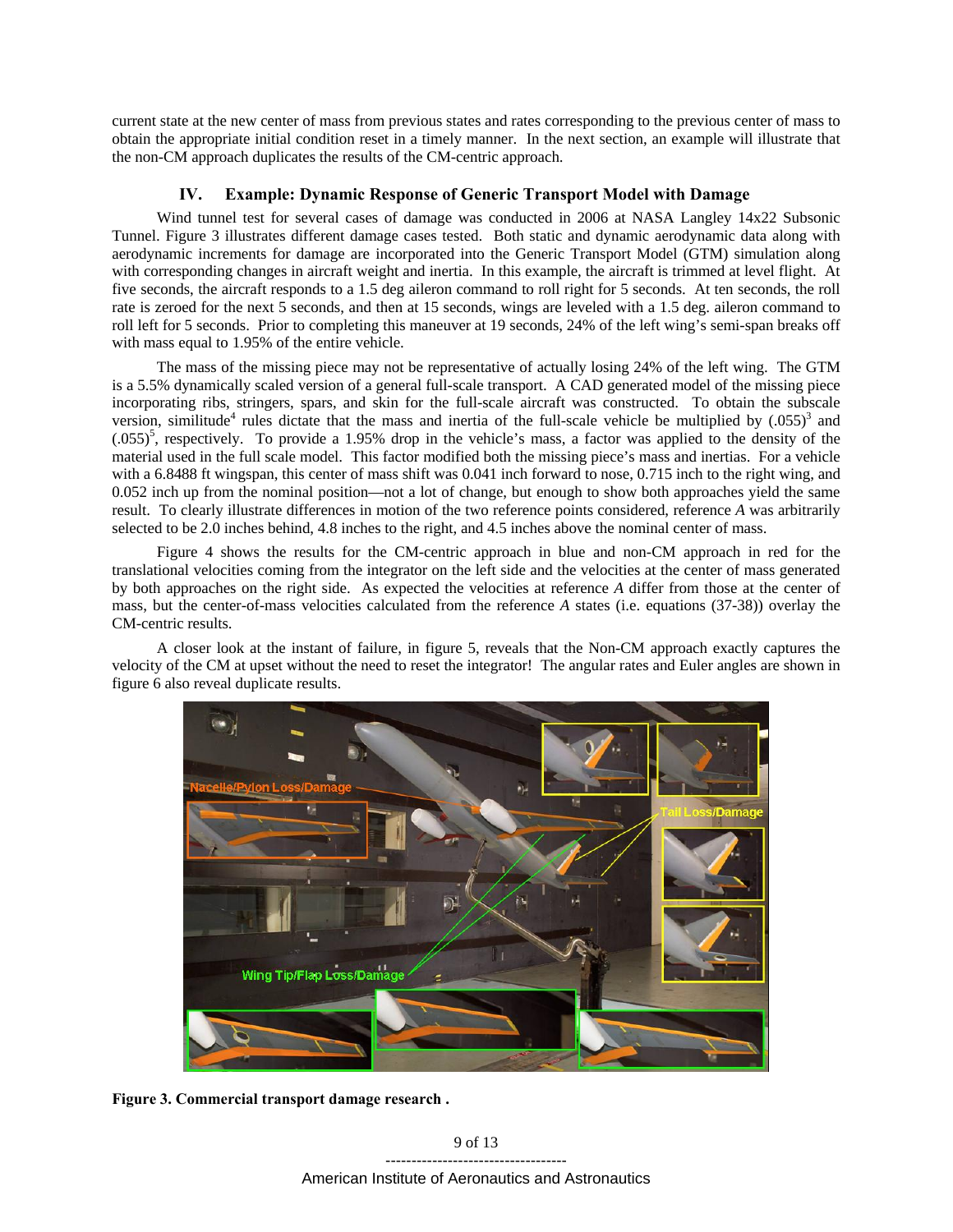

**Figure 4. U, V, W from integrator for CM-centric (blue) and non-CM approach (red), left, and calculated at center of mass, right.**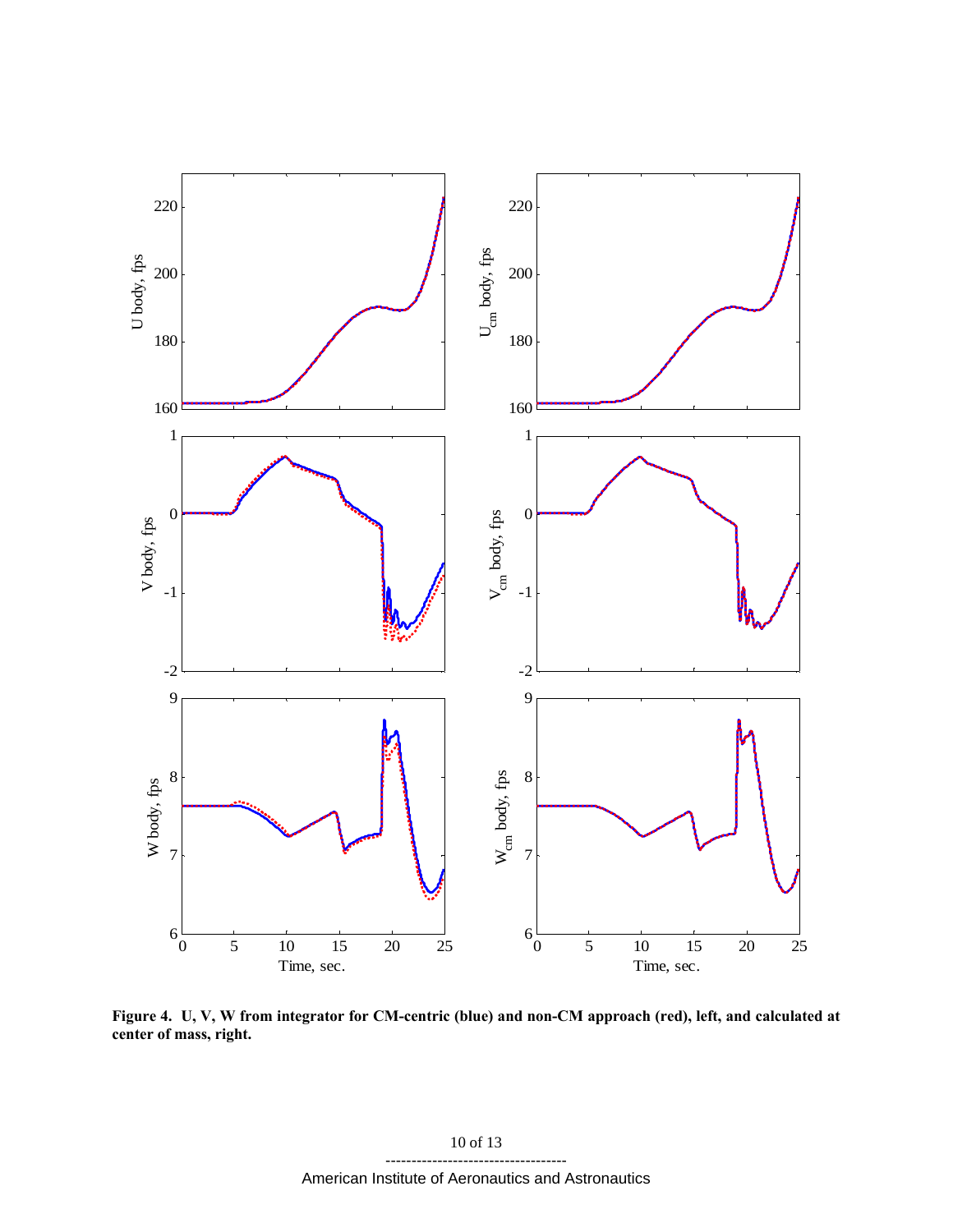

**Figure 5. Closer view at failure of U, V, W from integrator for CM-centric (blue) and non-CM approach (red), left, and calculated at center of mass, right.** 

American Institute of Aeronautics and Astronautics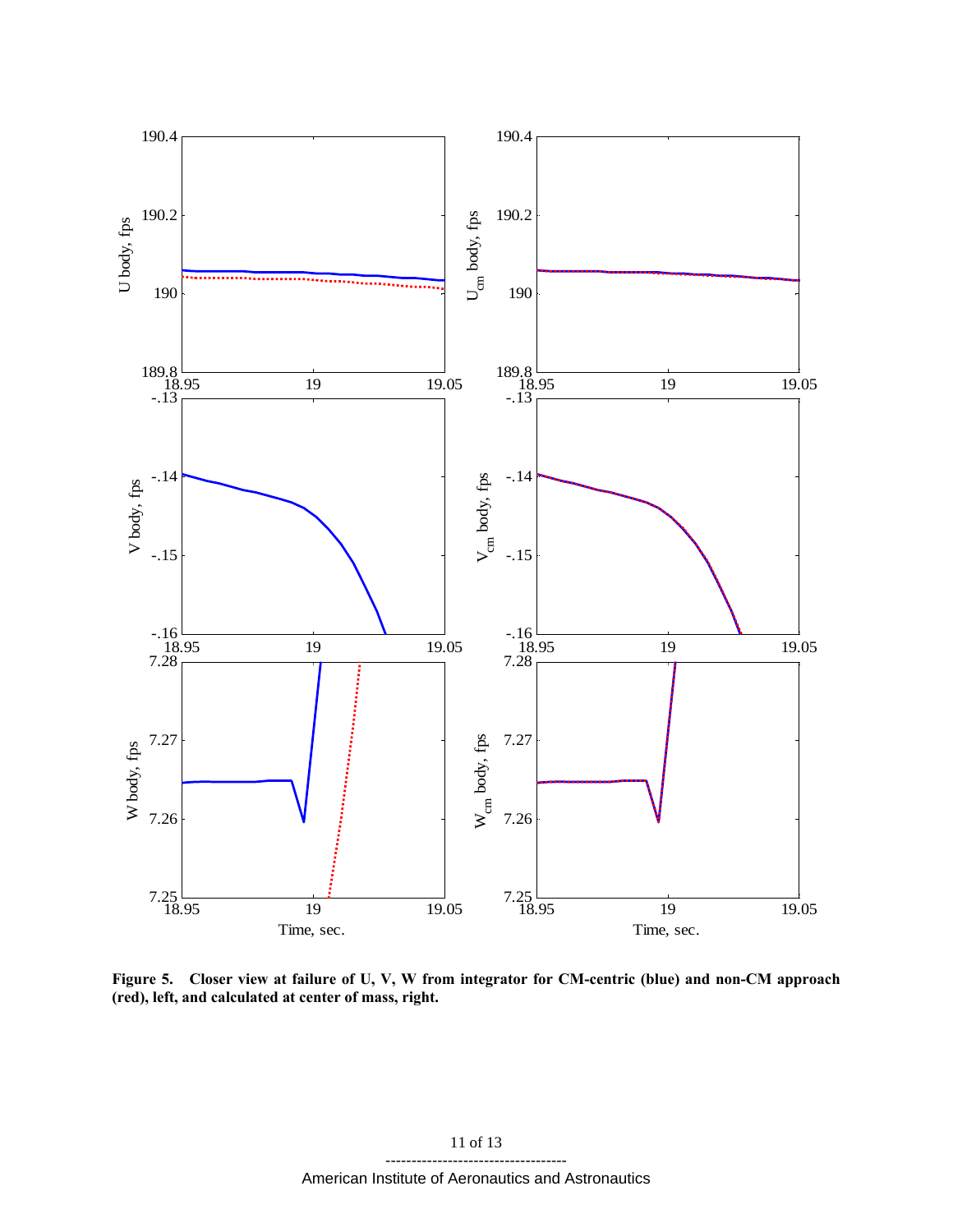

**Figure 6. Angular rate and Euler angle comparison** 

# **V. Conclusion**

The Non-CM approach for modeling a rigid body's motion through an instantaneous shift in the body's center of mass as a result of mass loss essentially duplicates the result of the more standard CM-centric approach to simulation. The Non-CM approach utilizes equations of motion expressed about a fixed point on the rigid body that

## 12 of 13 -----------------------------------

American Institute of Aeronautics and Astronautics